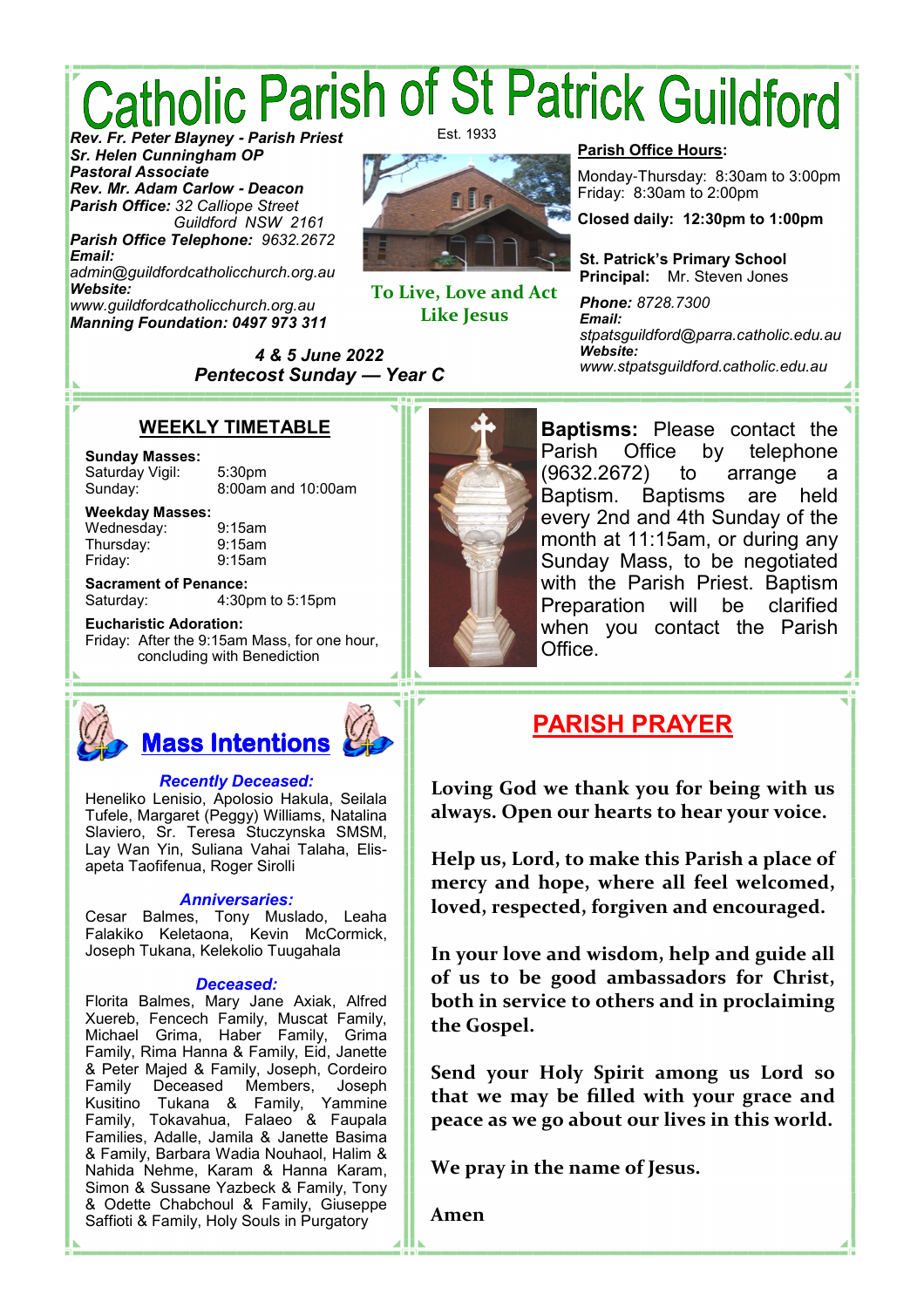

### **LITURGY OF THE WORD PENTECOST SUNDAY — YEAR C**



#### **1ST READING: ACTS 2:1-11** A reading from the Acts of the Apostles

When Pentecost day came round, the apostles had all met in one room, when suddenly they heard what sounded like a powerful wind from heaven, the noise of which filled the entire house in which they were sitting; and something appeared to them that seemed like tongues of fire; these separated and came to rest on the head of each of them. They were all filled with the Holy Spirit, and began to speak foreign languages as the Spirit gave them the gift of speech.

Now there were devout men living in Jerusalem from every nation under heaven, and at this sound they all assembled, each one bewildered to hear these men speaking his own language. They were amazed and astonished. 'Surely' they said 'all these men speaking are Galileans? How does it happen that each of us hears them in his own native language? Parthians, Medes and Elamites; people from Mesopotamia, Judaea and Cappadocia, Pontus and Asia, Phrygia and Pamphylia, Egypt and the parts of Libya round Cyrene; as well as visitors from Rome - Jews and proselytes alike - Cretans and Arabs; we hear them preaching in our own language about the marvels of God.'

The word of the Lord **Thanks be to God**

#### **RESPONSORIAL PSALM: PS 103:1, 24, 29-31, 34**

**Response:** Lord, send out your Spirit and renew the face of the earth.

Bless the Lord, my soul! Lord God, how great you are, How many are your works, O Lord! The earth is full of your riches. **R.**

You take back your spirit, they die, returning to the dust from which they came. You send forth your spirit, they are created; and you renew the face of the earth. **R.**

May the glory of the Lord last for ever! May the Lord rejoice in his works! May my thoughts be pleasing to him. I find my joy in the Lord. **R.**

#### **2ND READING: ROMANS 8:8-17**

A reading from the letter of St. Paul to the Romans

People who are interested only in unspiritual things can never be pleasing to God. Your interests, however, are not in the unspiritual, but in the spiritual, since the Spirit of God has made his home in you. In fact, unless you possessed the Spirit of Christ you would not belong to him. Though your body may be dead it is because of sin, but if Christ is in you then your spirit is life itself because you have been justified; and if the Spirit of him who raised Jesus from the dead is living in you, then he who raised Jesus from the dead will give life to your own mortal bodies through his Spirit living in you.

So then, my brothers, there is no necessity for us to obey our unspiritual selves or to live unspiritual lives. If you do live in that way, you are doomed to die; but if by the Spirit you put an end to the misdeeds of the body you will live.

Everyone moved by the Spirit is a son of God. The spirit you received is not the spirit of slaves bringing fear into your lives again; it is the spirit of sons, and it makes us cry out, 'Abba, Father!' The Spirit himself and our spirit bear witness that we are children of God. And if we are children we are heirs as well: heirs of God and coheirs with Christ, sharing his sufferings so as to share his glory.

The word of the Lord **Thanks be to God**

#### **GOSPEL ACCLAMATION**

#### **Alleluia, alleluia!**

Come, Holy Spirit, fill the hearts of your faithful and kindle in them the fire of your love. **Alleluia!**

**THE GOSPEL: JOHN 14:15-16, 23-26** A reading from the holy Gospel according to John

Jesus said to his disciples

'If you love me you will keep my commandments. I shall ask the Father and he will give you another Advocate to be with you for ever.

'If anyone loves me he will keep my word, and my Father will love him, and we shall come to him and make our home with him.

Those who do not love me do not keep my words. And my word is not my own; it is the word of the one who sent me.

I have said these things to you while still with you; but the Advocate, the Holy Spirit, whom the Father will send in my name, will teach you everything and remind you of all I have said to you.'

The Gospel of the Lord **Praise to you, Lord Jesus Christ**



**The Advocate, the Holy Spirit, whom the Father will send in my name, will teach you everything and remind you of all I have said to you.** 

Published with permission under licence agreement from *Liturgia*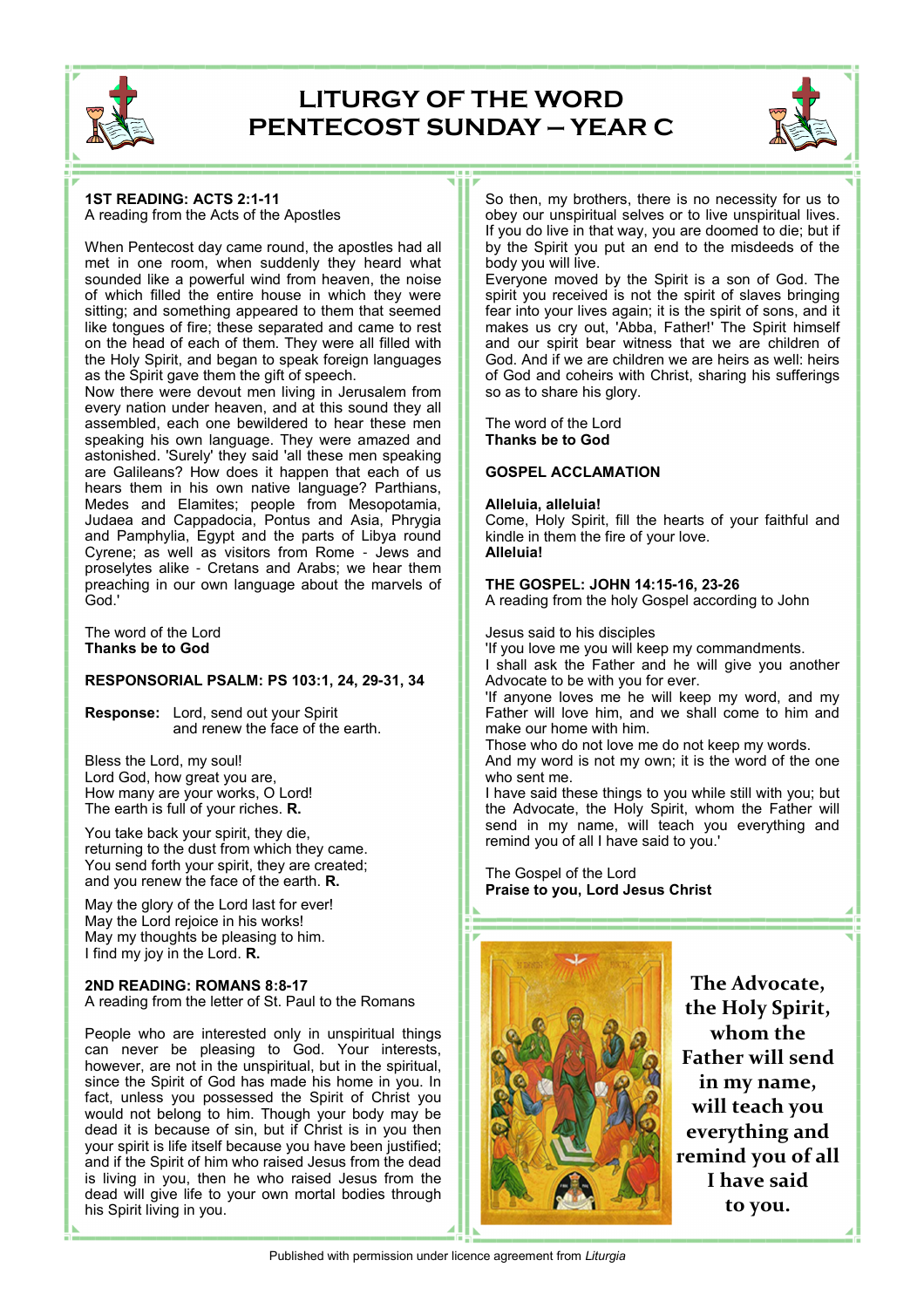## **PARISH NOTICES**

**COMPUTER OPERATORS NEEDED!** More volunteers are needed to operate the computer at each of our Masses – Saturday 5.30pm, Sunday 8.00am and 10.00am. You will receive 'on the job, training' and mentoring before going solo! Please pray and think about this request. Please let me know if you are willing to be part of this 'computer ministry'. Thanks and blessings. **~ Sr. Helen**

**REQUIEM MASS:** A Requiem Mass for Margaret (Peggy) Williams will be held at St. Patrick's Church, Guildford on **Monday, 6 June at 10:30am**. Parishioners who are able to attend are most welcome.



**BISHOP'S GOOD SHEPHERD APPEAL FOR OUR HOLY SPIRIT SEMINARIANS:** The Bishop's Good Shepherd Good Shepherd Appeal was held last weekend. Our Holy Spirit Seminary in Harris Park is preparing men who have been called by God to be good shepherds and beacons of Christ's light. Will you be their extended formation

community and support these faithful men to be formed as priests after the heart of Christ? Please give generously to the Bishop's Good Shepherd Appeal at yourcatholicfoundation.org.au/appeal, via the appeal envelopes or scan the QR code. **Thank you for accompanying our seminarians on their spiritual journey to priests.**

**TAP & GO" DONATION POINT:** The opportunity is now available for parishioners and visitors to donate to St. Patrick's Parish using a credit or debit card. The majority of parishes in the Diocese now have this facility. Following advice from both the Parish Pastoral Council and the Finance Committee to install this new donation point, it will be available for use at the weekend Masses, at least initially. The donation is pre-programmed for \$5.00 per tap of the card over the tap symbol. If you wish to donate more than \$5.00, tap again. It takes a few seconds to record your donation. The Diocese's encouragement to use this facility is a response to the trend where most people carry little, if any, cash these days. The donation point does not take the place of the First and Second collections or the weekly envelope offerings. St. Patrick's is very grateful for your donations, however you wish to make them.

 **~ Fr. Peter Blayney**

**LEGION OF MARY:** Invites you to the Rosary Cenacle every Thursday morning at 8:15am to pray for the sick, Holy Souls, the dying and Priests. Please join us as the world needs more prayer.

**MASS INTENTIONS:** To prevent confusion and assumptions, could parishioners clearly identify if a Mass intention, for publication in the Bulletin, is either **Recently Deceased, Anniversary or Deceased.** Printed envelopes are available at the back of the Church. Thank you.

## **DIOCESAN NOTICES**

#### **POSITIONS VACANT:**

Senior Administrative Support Co-Ordinator – Diocese of Parramatta<br>Youth Min

Minister/Co-Ordinator (Part-Time) St. Bernadette's Parish, Castle Hill

**More details at:** parracatholic.org/employment

Disability Support Worker – Garden Crew – Catholic Care Western Sydney and the Blue Mountains Community Outreach Worker – Aboriginal Identified – Catholic Care Western Sydney and the Blue **Mountains** Family Preservation Caseworker – Catholic Care Western Sydney and the Blue Mountains **More details at:** https://www.seek.com.au/jobs? advertiserid=39387017 or by emailing: careers@ccss.org.au

**FUNDRAISING CAMPAIGNS MANAGER – PUT YOUR FAITH INTO ACTION FOR THE COMMON GOOD:** Parramatta Catholic Foundation is seeking a dynamic Fundraising Campaigns Manager, following Bronwyn Muir's retirement. This is a heart-warming, for-purpose vocational opportunity to put your faith into action, supporting our mission to share Christ's message of love and salvation with all. The role is pivotal to nurturing faith, hope and charity throughout Western Sydney and the Blue Mountains through the Diocese of Parramatta's ministries including our Holy Spirit Seminary, Clergy Support Foundation (caring for retired and ill priests), Confraternity of Christian Doctrine (Special Religious Education) and Catholic Care's social welfare services. For information, please call Dianne Wigan, Head of Fundraising on 0408 922 478.

**WORKSHOP FOR CHILDREN'S LITURGY OF THE WORD - 9 JUNE:** The Office for Worship is conducting a workshop for parish teams who are running or are interested in running Children's Liturgy of the Word on 9 June 2022 at the Bishop Bede Heather Centre. This workshop will include planning and leading, a look at diocesan guidelines and practicing safe ministry. If you are interested, please contact 8838.3456, or anne.stanton@parracatholic.org.

**NATURAL FAMILY PLANNING AND BREASTFEEDING SESSION - 21 JUNE:** MET Natural Fertility is holding an information session via Zoom for couples wanting to know how breastfeeding delays the return of fertility. Hear from an experienced couple that have used Natural Family Planning before starting their family and then to space their children. The session will be held on Tuesday, 21 June at 7:30pm. To register and receive your Zoom Link, please contact Catherine on catherine.bourne@parracatholic.org or 0400 427 605.

**INTERFAITH DIALOGUE WORKSHOP - 24 JUNE:** Join the Confraternity of Christian Doctrine as Fr. Patrick McInerney from the Columban Centre for Christian-Muslim Relations presents a workshop on Interfaith Dialogue on Friday, 24 June from 10:00am to 12 midday. **All are welcome, but please register by contacting Maree on 8838.3486 or email maree.collis@parracatholic.org.**